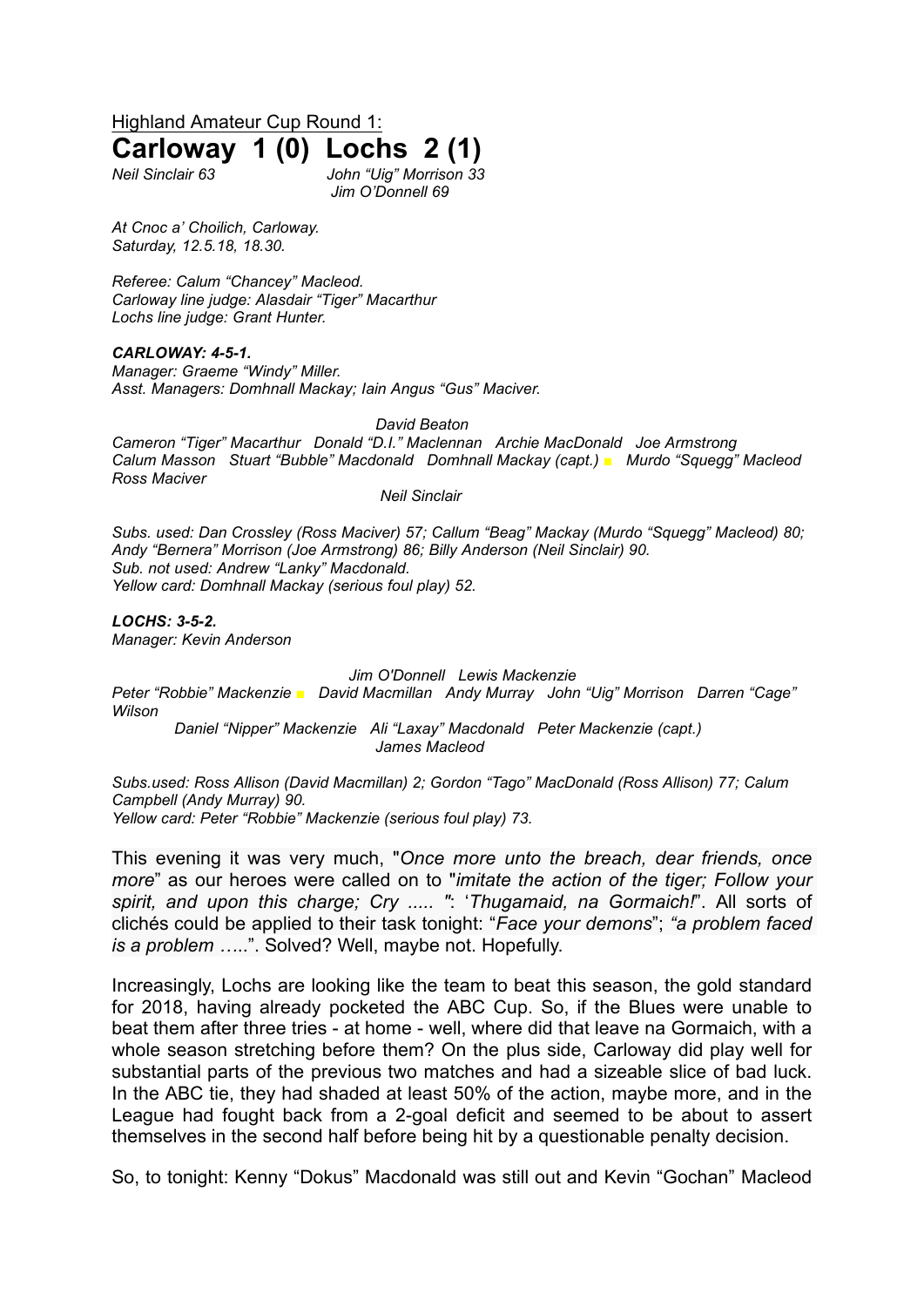unavailable, but David Beaton returned between the sticks and Neil Sinclair reemerged as front-man. Young star, Ross Maciver, made a surprise, and very welcome, reappearance in left midfield, and this meant that Andy "Bernera" Morrison and Callum "Beag" Mackay both started in the bull-pen, beside Billy Anderson, Andrew "Lanky" Macdonald and, astonishingly, all-time-great, Dan Crossley, who at one point indicated he was taking a season out.

Lochs made one change from the previous encounter, Ali "Laxay" Macdonald coming in to the starting line up in place of Gordon "Tago" MacDonald. Positionally, Peter "Robbie" Mackenzie moved from central defence to the left midfield berth "Tago" had occupied, and the Maroons' strike capability was imposing.

Scottish weather is, if nothing else, unpredictable; on Wednesday night Cnoc a' Choilich was like midwinter in Goose Bay, with a wind akin to those that sweep the Red Spot on Jupiter; tonight, a reasonable crowd, perhaps not as much as hoped for, experienced a mild early summer's evening with only a slight breeze, clear sky, and brilliant setting sun, which troubled the visitors in the opening half. Carloway's game-plan clearly included "*mixing it*", a determination not to sit back as the men from Leurbost, orchestrated by prime *animateur*, Andy Murray, wove their intricate patterns through them. Upping the pace was also a requirement, given the average age of the opposition. To a certain degree it worked, and a congested centre-field led to limited supply to Sinclair, O'Donnell, and Allison, and a first-half of few chances.

The first surprise was the departure of the inspirational David Macmillan after only two minutes with a leg strain, but there was little joy for the Blues as his replacement was the ebullient Ross Allison. In 13 minutes the first real chance arrived when Jim O'Donnell was bundled off the ball midway within the Carloway half, slightly towards the right, but John "Uig's" carefully-flighted right-footer travelled beyond the rushing Allison, 16 metres out by the far post.

Six minutes later a golden opportunity came the home side's way when "Tiger" was supplied by "D.I." on the right touch-line within his own half. Just short of the halfway line, he delivered a long, inviting diagonal through the Lochs' back-line which allowed Sinclair to break forward unhindered on goal, and face an advancing Macleod. However, from 16 metres his attempted slip to the keeper's left was anticipated expertly by the keeper and blocked and held securely.

Moments later a headed clearance from "Nipper" into the centre of the Carloway half was seized on by Murray, who then strode forward a few paces before sending in a low daisy-cutter from 22 metres to Beaton's right, but the keeper managed to get down smartly to push it away for a corner. In 27 minutes a Lochs' surge down their right saw Mackay intercept midway within his own half, before moving forward and finding Masson, racing behind "Nipper" and into the Lochs' half. From the bye-line, 18 metres out, he cut back a nasty, low drive which Macleod, guarding his near post, could only touch as it passed but not stop. However, in the ensuing scramble, 12 metres out in front of goal, involving Sinclair, "Cage", and Peter M., the ball broke back high to the grateful keeper. Two minutes later Mackay once more won the ball, this time on the centre line, and immediately supplied Masson in front of him. He in turn lifted a high diagonal to his right for "Bubble" to make the bye-line, then trick his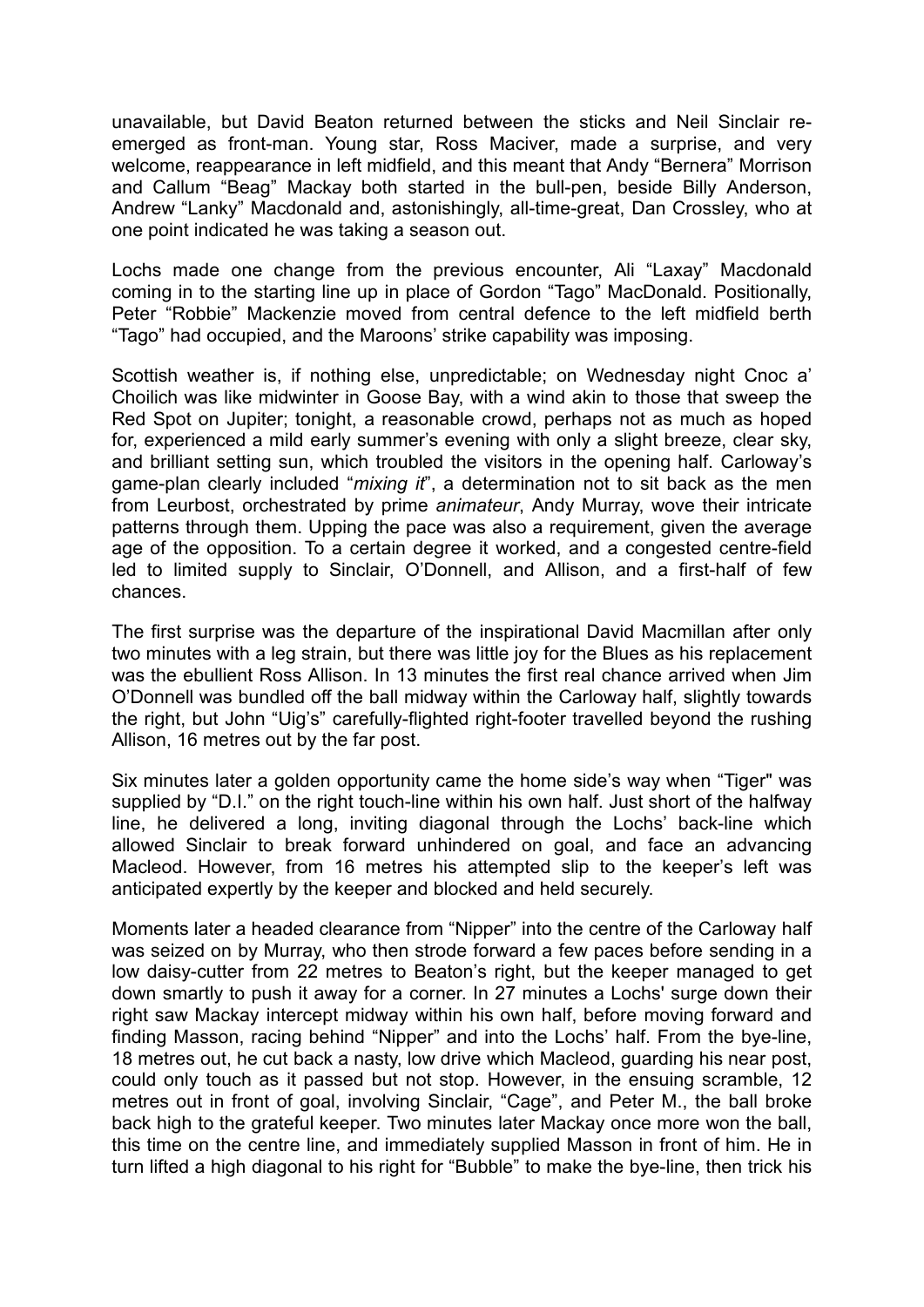way inwards. As his cut-back cross came over, Macleod, by the near post, managed to fist it away strongly, out of his area.

In 31 minutes the best chance so far of the half arrived when a long clearance by Peter M. was mis-timed by "D.I.", midway within his own half, in the centre, and his header flew behind him to his right. Allison was straight on to it, with a clear run in on Beaton, and from 20 metres his attempted lob did clear the advancing keeper - but went a metre over the bar. However, two minutes later, the opener arrived. A crunching MacDonald tackle in the centre on O'Donnell, 22 metres from goal, led to a John "Uig" free-kick being curled exquisitely over the wall high and just inside Beaton's right-hand post (**0-1**). An absolute peach!

Three minutes later Morrison almost set up a second when he side-stepped Mackay, moved into the centre of the Carloway half and then sent a sweeping Jimmy McIlroy through the line leftwards, towards Allison. Sixteen metres from goal, the young star got to the racing ball before the advancing keeper and flicked it on to the keeper's right, but the pace of the ball was too great and it crossed the bye-line before he could stroke it into the empty goal.

## **Half-time: Carloway 0 Lochs 1**

Naturally a 0-1 deficit is unwelcome but Carloway's performance had still been a 100% improvement on last Wednesday's. A greater self-belief had fed a stronger commitment and an unflinching willingness to lock horns, an appetite to get things "*done*", as it were. Overall, also, the contest had been vastly more entertaining - so far - than Wednesday's, but that might also have been a consequence of the more favourable weather situation tonight, more conducive to attractive game-play.

Immediately, Lochs almost doubled their lead. A John "Uig" corner on their right came over head-high; Lewis M. raced to meet it by the near post, 12 metres out, but his firm back-header flew a foot over Beaton's right-hand bar.

A growing stalemate in the centre led "Windy" to up the ante in 57 minutes, replacing the tiring Maciver with the pacy ingenuity of Dan Crossley. The gamble swiftly paid off, when an increasingly aggressive Carloway drew level after 63 minutes. A long clearance from the Carloway box down the centre was mis-timed by "Laxay", the ball breaking behind him. As the centre-half slid back to recover the ball, Sinclair rode his tackle, then managed to slip the ball past the challenging Peter M. to his left, round him, and run in at speed towards Macleod. As the keeper advanced, Sinclair took his time before whacking a rising right-footer to Macleod's left and high into the net (**1-1**).

However, just as the Blues felt they were edging control, bad news arrived at the rear. A "Cage" throw-in, right beside Carloway's left corner flag, came in high and square, then bounced high outside the near post. The ball deceived the covering "D.I." as he moved towards it, bouncing high over his head, and O'Donnell came in behind him, jumped, and headed the simplest of goals just inside Beaton's left-hand post from 10 metres (**1-2**).

The Blues did not falter, despite this reverse, continuing to take the game to the visitors, but few clear-cut chances materialized. It was the 82nd minute before an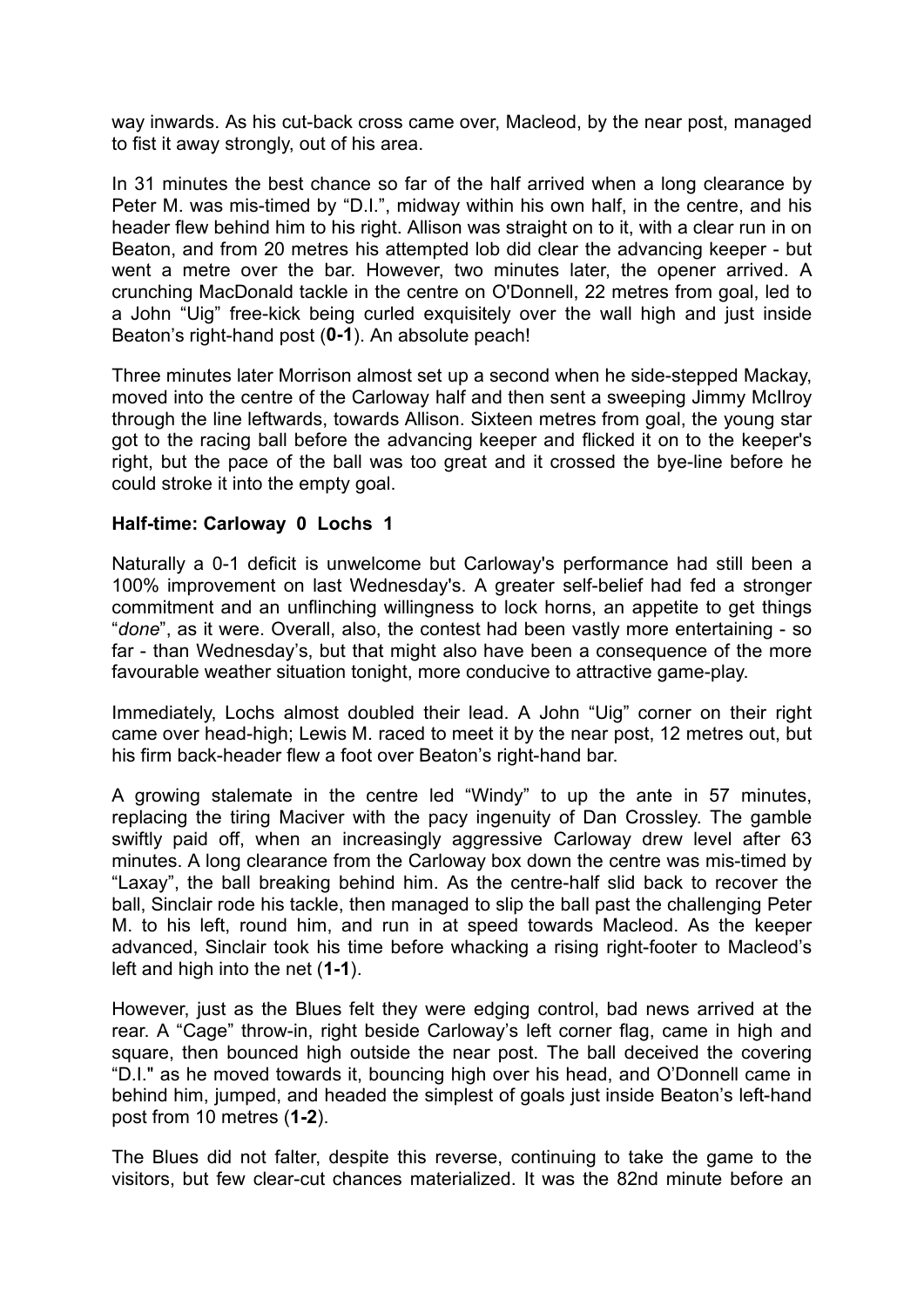opportunity, of sorts, appeared. A Crossley free-kick out on the left touch-line, 16 metres from the bye-line, was swung in high across the Lochs' box, and met low by Sinclair beyond the far post, to hook back into the centre of goal. This led to a stramash in front of Macleod as Mackay, then "D.I.", had strikes blocked by John "Uig", before the ball spun away to the Lochs' left and was cleared downfield by "Laxay". Six minutes later came na Gormaich's best chance to save the tie, when "Bernera", breaking on the right, tried to slip the forward through the middle but Peter M. intercepted and lobbed downfield. Crossley met the ball just inside the Lochs' half in the centre and his immediate straight return could not be controlled by "Laxay'" and ran through to Masson moving behind the line in the centre. However, his rising right-foot drive from 16 metres was read perfectly by Macleod and brilliantly tipped over the bar.

In added-on time a high Peter M. clearance downfield was fumbled by Archie MacDonald in the centre, midway within his own half, and O'Donnell was quick to rob him and speed right. On the right edge of the box, he squared left but the supporting Robert M. was unable to control the ball and it carried on to the unmarked "Tago" on the left. His instant early left-foot lob cleared the advancing Beaton but went well over the central bar.

Surprisingly, there was still time for Carloway to win two more chances: three minutes into added-on time a MacDonald charge through the centre was halted illegally on the left edge of the Lochs' box, and the Uibhisteach got up and struck a right-footer instantly towards goal, hoping to surprise Macleod, but, in his haste, he miscued badly and the ball went well-wide of the right-hand post. A minute later a Crossley run came to an abrupt end, 22 metres from goal in the centre. However, Anderson's measured low right-foot strike did go through the wall but a couple of feet wide of Macleod's right-hand post.

## **Full-time: Carloway 1 (0) Lochs 2 (1)**

So, another year drifts by, another early exit from the glittering prize occurs, and already that August afternoon in Inverness in 2014 seems a distant memory, soon to be an unthumbed page in an old history book. Soon we may even adopt the Trumpian attitude to unpleasant events and describe the whole thing as "*fake news*"; something that never really happened. In reality, however, those of us who were actually there know that it will always remain a monument to what might have been if only "Gus's" playing career had not been finished at Ness 10 days before; if only Dan Crossley's knee had stood up to the whole 90 minutes.

Ah, well, the sliding doors effect does no favours. Tonight, the Blues' display recalled the old army mantra: "*Prior planning and preparation prevents p\*\*\* - poor performance."* It looked as if "Windy", Domhnall, and "Gus" had thought long and hard over what was the best approach to face Lochs, based on the evidence of the two previous encounters, to achieve the result they needed. If Lady Fortune had been with the Blues, their strategy might have delivered. Carloway did come close several times, even edged the chances, in a very even, well-contested tie which could have gone either way, right to the end. Positivity is everything in sport and na Gormaich had plenty of that tonight, but a lack of sharpness at times, at both ends of the pitch, cost them dearly. Maintaining that positive approach may be the key to a